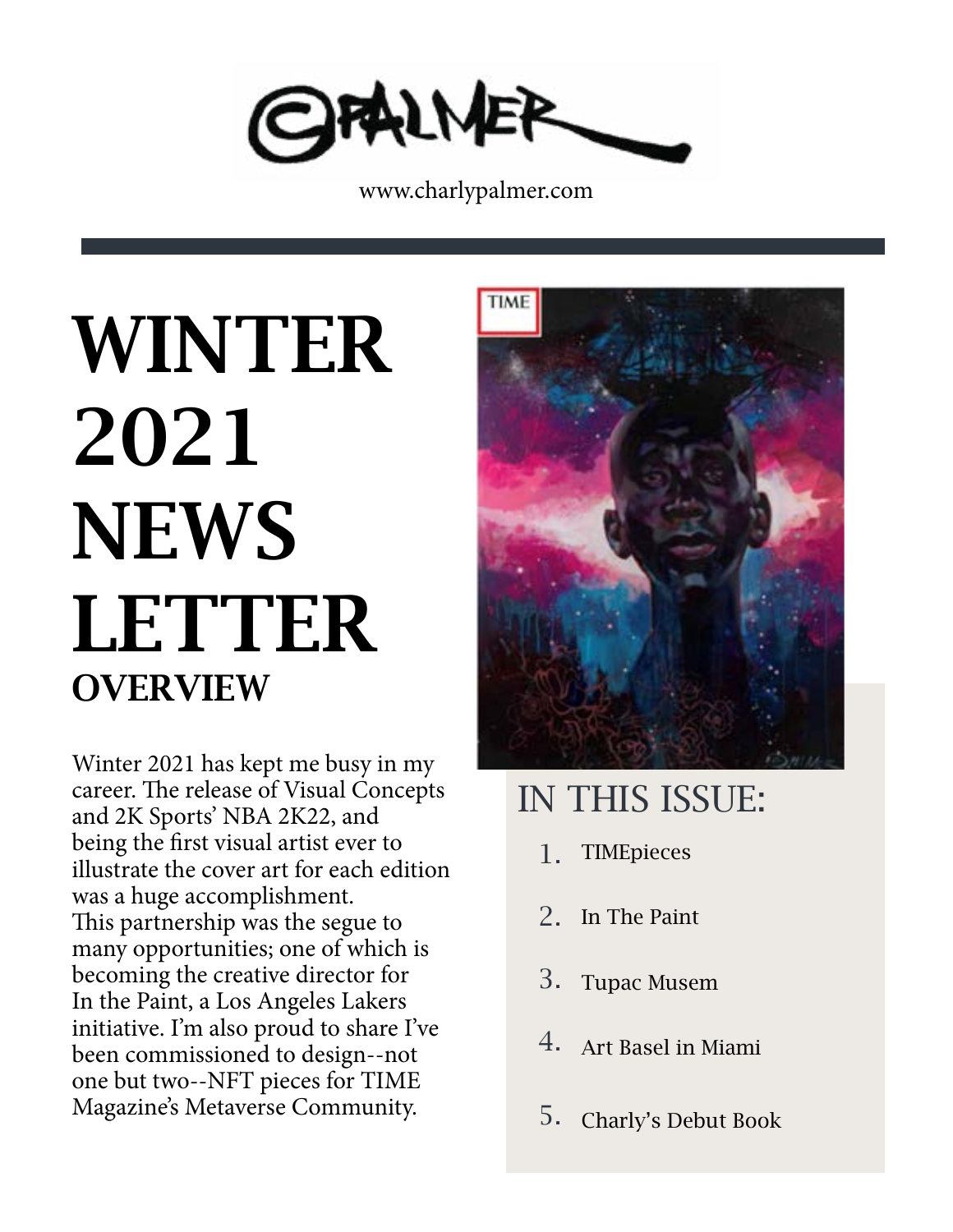In The Paint is an organizational initiative stemming from the Lakers 6-point Racial Equity Action Plan. The goal of this program is to recognize and support the creative talent of Los Angelesbased artists who identify as Black, Indigenous, people of color (BI-POC). In partnership with the Lakers, Charly Palmer and a panel of three judges selected 15 emerging and established artists to create original pieces of work that will be showcased at the inaugural fine art exhibition.

The Fall of 2021 has kept my career busy. The release of the NBA2K22 and being the first artist ever to do cover art for all editions was a huge accomplishment. This moment opened the door for many opportunities. One of which was becoming the Creative Director for In the Paint with the Lakers. This in turn led to me being com-

Knowhere Art held its art fair debut at Scope Miami from Nov. 30 - Dec. 5, at booth D03. The gallery presented new works by LeRone Wilson and Charly Palmer. Both artists made their Martha's Vineyard debut this summer with Knowhere Art which has two gallery locations in Oak Bluffs, Massachusetts. They were part of separate group exhibitions that resulted in acquisitions by private collectors across the country. The two-man exhibition featured a new series of Wilson's signature beeswax tondos that explore themes of history, nature, and spirituality, and Palmer's figurative works that draw from contemporary and historical cultural references. The artwork celebrates Black life and ancestry.



On Feb. 2, the GRAMMY Museum will open its latest exhibit, All Eyez on Me: The Writings of Tupac Shakur, which will explore the prolific rapper's lyrical genius and celebrate Shakur's legacy as a magnetic performer, charismatic actor, heartfelt poet and outspoken social activist. Charly was commissioned for a piece that will hang in the museum.

[CLICK HERE for more](https://grammymuseum.org/event/all-eyez-on-me-celebrating-the-life-and-legacy-of-tupac-shakur/)



#### *PROJECTS EVENTS*



#### WHAT ARE TIMEPIECES?

ing the full gallery of york probable in this collect

# *IN THE PAINT*

## *SCOPE MIAMI*

## *TUPAC MUESUM*

*TIMEPEICES*